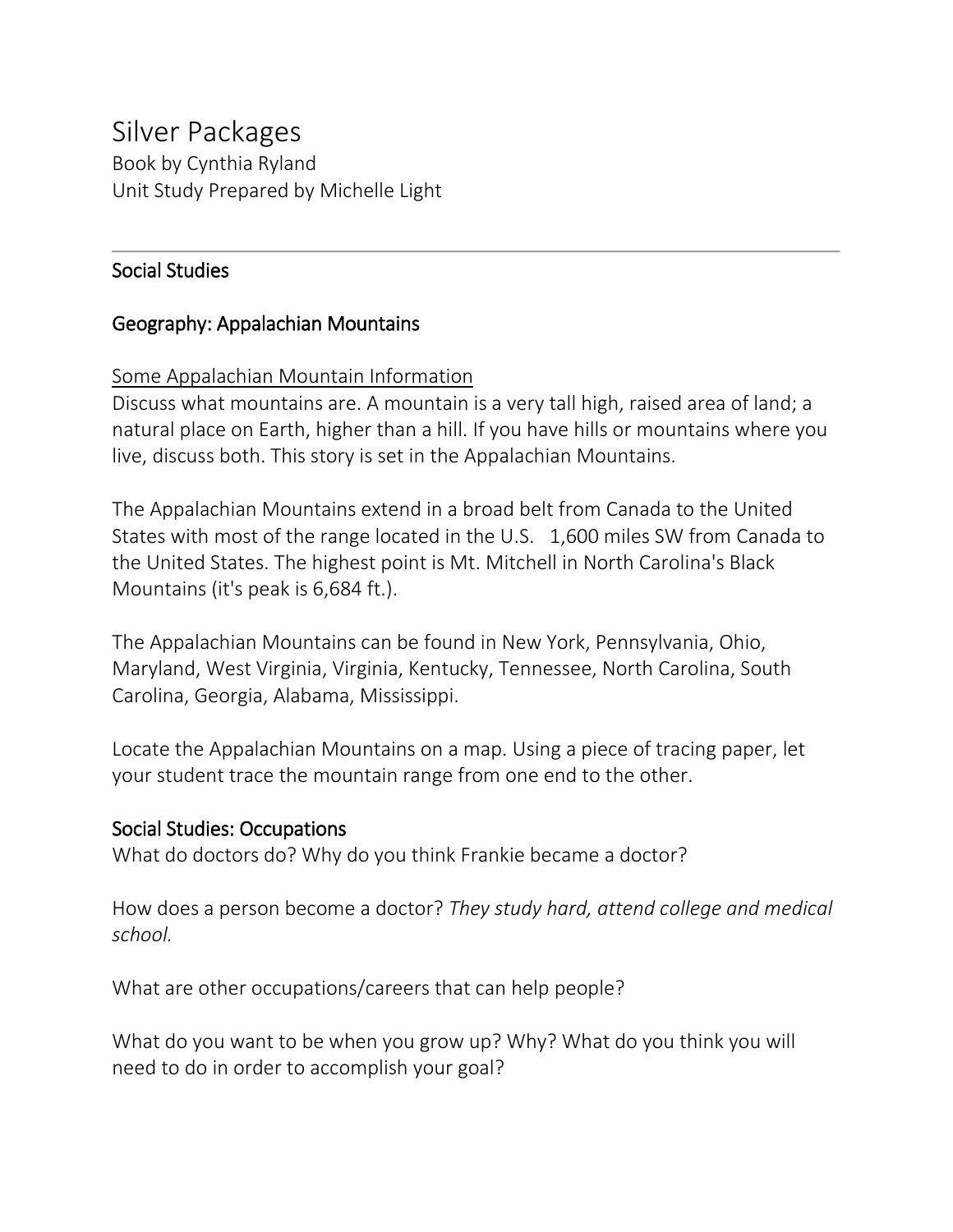Pray that God leads you into the career he has for you, so you can help and serve others.

## Social Studies: History -- The Santa Train

The "Santa Train" been making its annual run in 1943. (For a bonus math lesson, figure out how many years the train has been running.) Each year it runs from Pikeville, Kentucky to Kingsport, Tennessee and takes 15 tons of gifts, candy, and toys and distributes them to children along a 110-mile trip through Tennessee, Virginia, and Kentucky. Thousands of people come out for the train.

#### Language Arts

## Language Arts: Comprehension Questions:

Someone helps the man, but won't accept his money in return. Why do you think they wouldn't take the money? Would you? Do you think Jesus would have done?

Look at Frankie and his family, do you think Frankie is rich or poor? Does he have everything he needs? (Notice the ornaments on the tree. Where do you think they came from?)

How does the gift he receives from the train each year help him?

Do you think they had a lot of gifts or few?

Do you think you will receive more gifts this Christmas than Frankie did at Christmas?

How would you feel if you didn't get what you wanted, but got what you needed instead? How would you act?

Does Frankie ever get his wish? *(He becomes a doctor)*

Who is the grown man in the story? (*Frankie)*

What did he become? (*A doctor)*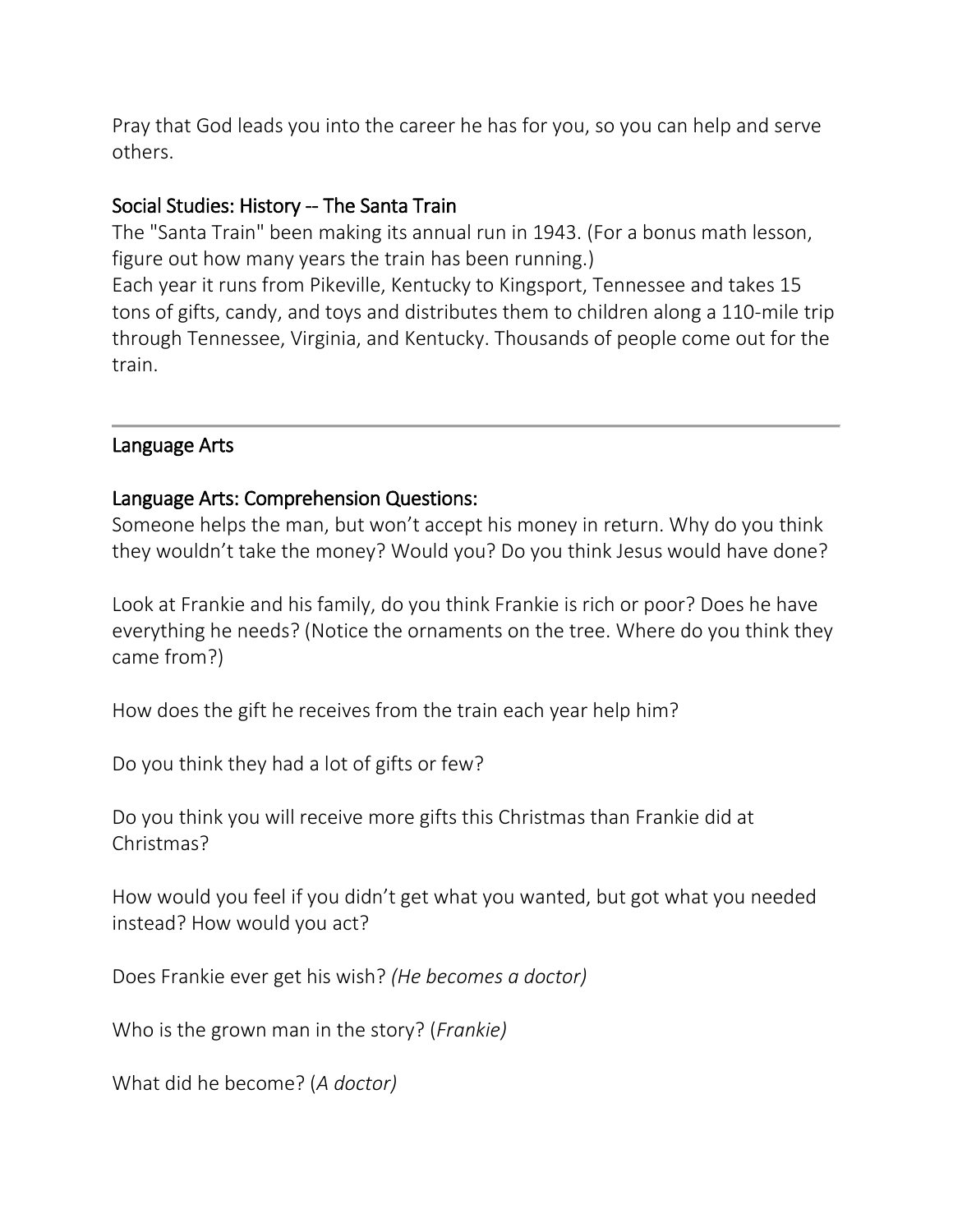Do you think Frankie would have become a doctor if his desire for a doctor kit had been fulfilled?

Why does he come back to the mountains*? He feels he owes a debt to others.*

#### Language Arts: Memory/Recall

Frankie waits for the train every year. Recall the items that Frankie received each year.

What does he receive the first year? Second year? How does he feel? How does he respond?

Have your child recall past Christmas gifts he or she has received.

#### Language Arts: Writing Activity

Have your student write to the Kingsport Chamber of Commerce to request information about the Santa Train.

Kingsport Area Chamber of Commerce ATTN: Santa Train 151 East Main Street Kingsport TN 37660

Giving Opportunity: Let your child be a "rich man." Help your child to choose a gift (must be new) to send to the above address. Perhaps a doctor's kit? This gift will be handed out to a child on the next run of the Santa Train.

## Language Arts: Vocabulary

Choose five or six words from the story that your student may not know. Have him write the words and their meaning on strips (perhaps 2 inches by 6 inches) of brown construction paper.

Make two long strips of aluminum foil or light gray construction paper (about 2 inches by 18 inches, longer if you use more words). Arrange the silver strips vertically and parallel to one another about three inches apart. Attach the brown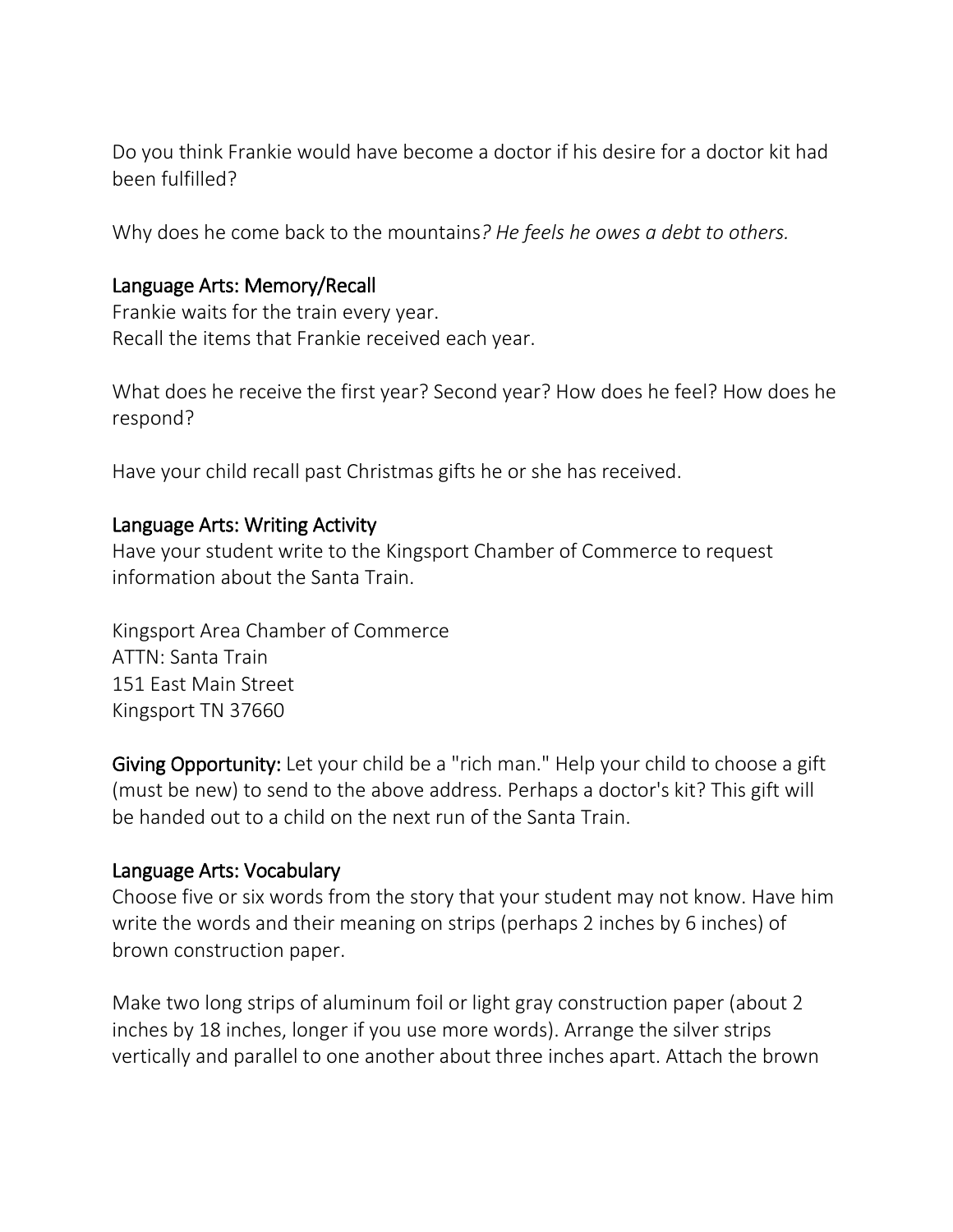word strips horizontally across the two silver strips to make a railroad track of words. Display for the rest of the week you row.

#### Math

## Applied Math: Counting

Count any number of things in the book on the pages. (children standing by train, toys, packages, etc.) Group and count people or things.

#### **Science**

#### Science: Steam

During the 19th century, nearly all trains were powered by steam locomotives. A steam engine requires that water be boiled (often by heating it with coal or wood) to produce steam. The steam is then used to power the train, to make it go. It was the job of the fireman to keep the fire burning. Today's firemen put out fires, but the firemen of the past, on the steam locomotives, had to keep the fire burning at just the right heat by shoveling coal or wood into the firebox.

Steam engines were noisy and produced a thick black smoke. You may wish to discuss pollution. One reason steam locomotives are rarely used now, it because they started powering them with diesel, which is cleaner (less polluting).

## Science: Coal and Coal Mining

Many steam engines used coal to heat the water to make steam. Coal is formed from dead plants that have been compacted and changed over time into sedimentary rock. The types of coal are:

Lignite: a soft coal, contains the least amount of carbon. Sub-bituminous: a medium-soft coal Bituminous: a medium-hard coal with high heat value. Anthracite: a hard coal, contains the highest amount of carbon. It burns slowly and is the best kind of coal for heating homes.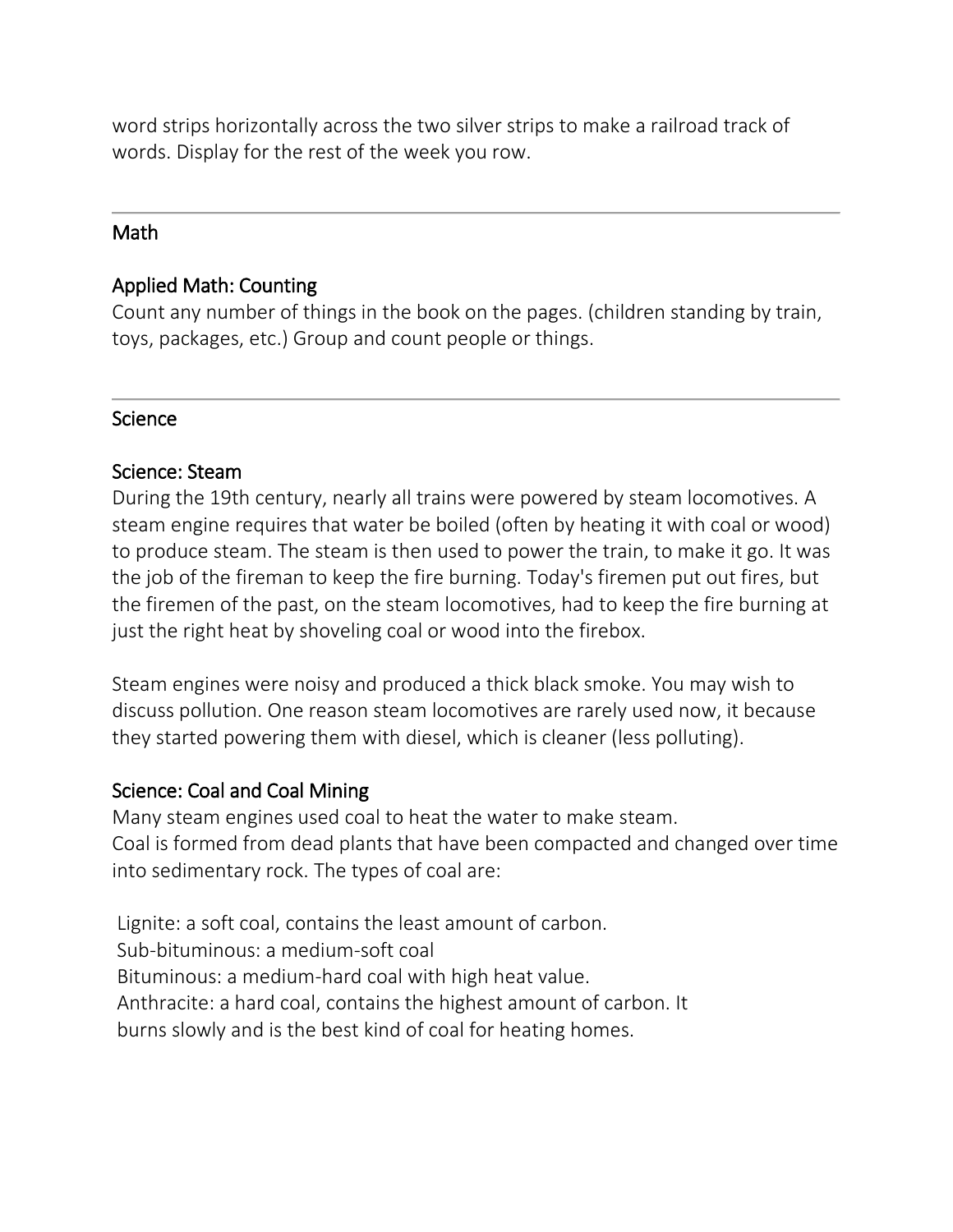## Bible

#### Bible Study: Needs vs. Wants

Does God promise to give us everything we want? Will he give us what we need?

Read Matthew 6:25 together God supplies our needs.

Make two lists:

1. Needs

2. Wants

Draw, write or cut out pictures and paste them under the appropriate headings Listing items in the story that Frankie received and/or items you may want vs. what you may need

#### Bible: The Greatest Gift

Someone did something great for us…It was God-and on Christmas he gave us a great gift…His Son-Jesus to come and die for our sins, so we could live with God forever. The Bible says we were without hope-lost (dead) in our sins. But Jesus came so we could live again.

Do you think we owe a debt to God? *(Yes)* Can we ever repay God? *(No)* What could we do to show God we appreciate the gift he gave us? *(Share Jesus with others and give of ourselves to others for His Sake.)*

#### Art

Pretend You live where the train comes every year. What do you wish for? Draw a picture of it. Cut out a piece of aluminum foil and glue the top of the foil over the picture and decorate the foil to look like a package. (Lift to see the picture.)

Draw a picture of God's greatest gift to us. (Jesus) Glue a decorated aluminum foil piece over the picture-so you can lift it and see Jesus.) Thank God for his gift to us